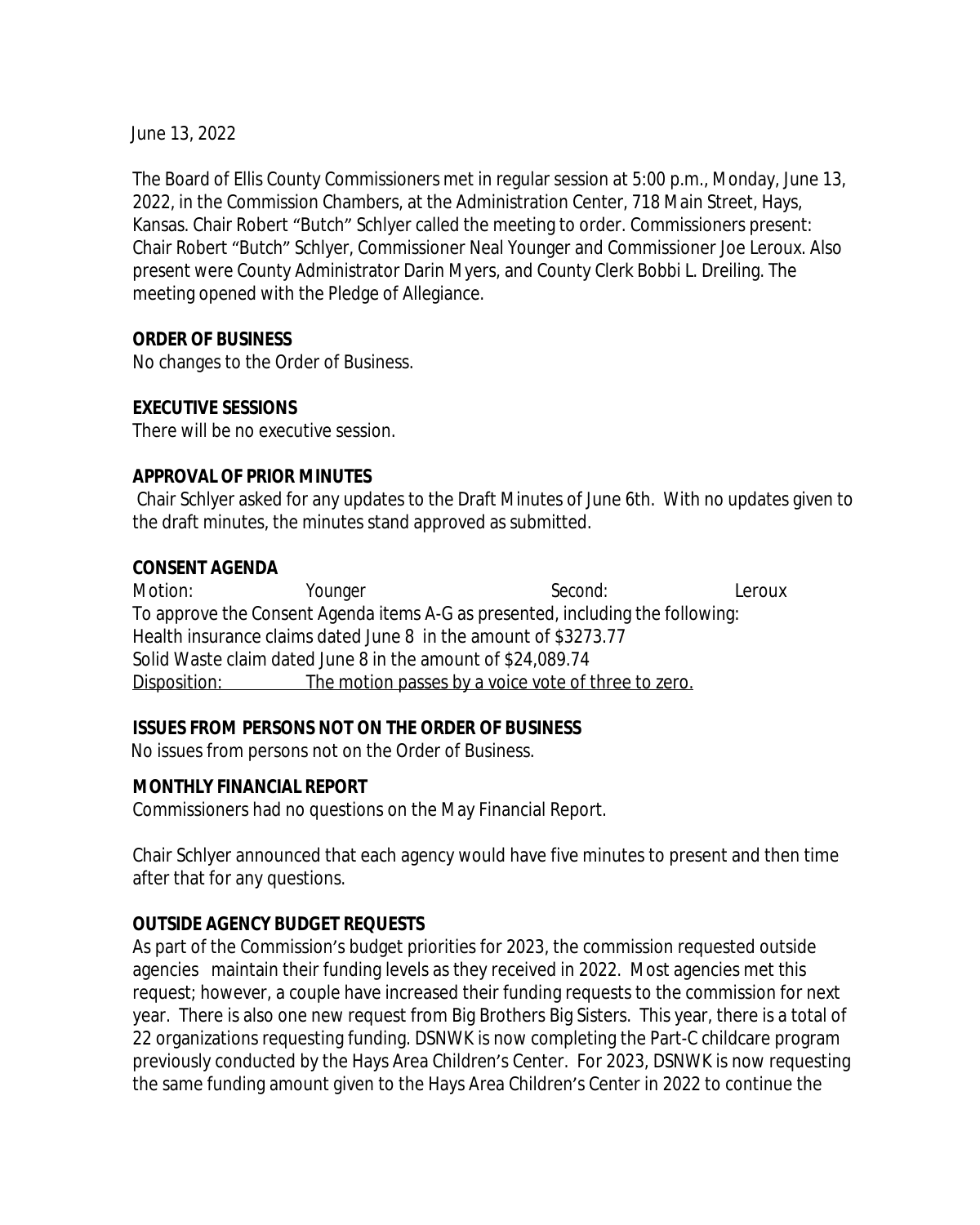program in 2023. DSNWK has already completed the transition between the two agencies and are providing those services. Hays Area Children's Center however is requesting funding for other services. As a reminder, Foster Grandparents and the Senior Companions were not funded this year, as they were not able to use their funding since COVID restricted them from completing their activities and projects. They did however, request to stay on the list for funding once they were able to start again. Future financial impact will depend on approved amount which will be determined by the commission in July. For the 2022 Ellis County budget, the total allocation of funds to outside agencies totaled \$1,107,241. The initial requests from organization for 2023 funding is \$1,387,718, or an increase of \$280,477.

## **High Plains Mental Health - \$280,000 - 2023 Budget request**

High Plains Mental Health Executive Director Walt Hill. Hill stated that they received \$280,000 for the 2022 budget and are asking for \$280,000 for 2023. Ellis County is one of 19 counties that utilizes High Plains Mental Health Center. Schlyer said they do a really good job for Ellis County. Leroux thanked the agency for all they do. Younger said to keep up the good work and thanked Hill for the updates throughout the year.

## **Grow Hays - \$180,000 – 2023 Budget request**

Grow Hays Executive Director Doug Williams thanked Commissioners for their support in 2022. He introduced some of their directors: James Robben and David Clingan were also present. They are asking \$180,000 for 2023. James Robben started with Grow Hays on June 1st. They are involved in the housing development. Williams talked about a levy at a half mill for Grow Hays. Schlyer asked with the 20 percent increase in the budget increase, what would it be used for. Williams indicated it would be used for another employee. Younger said to keep up the good work. Leroux said he was excited to see what is coming on the development. He hopes that Grow Hays extends to the outside of the city limits of Hays.

# **Center of Life Experience - \$5,000 – 2023 Budget request**

Center of Life Experience Chair Dawne Leiker requested \$5,000 for the 2023 Budget. Leiker explained that they provide professional facilitation of support in healing at loss of adult, child and suicide. They are looking on bringing a new director, so this is the reason for the increase in budget. Schlyer said they provide valuable services to the community. Leroux thanked her what they do for the community. Younger excused himself.

# **Council on Aging – \$120,972 – 2023 Budget request**

Ellis County Council on Aging Chair Jolene Niernberger presented the council's recommendation for the 2023 budget at a total of \$120,972

> **Northwest Kansas Area Agency on Aging - \$30,000 Foster Grandparents – \$8,552 Senior Companions – \$22,050 Hays Senior Center - \$37,115 Victoria Meal Site - \$2960**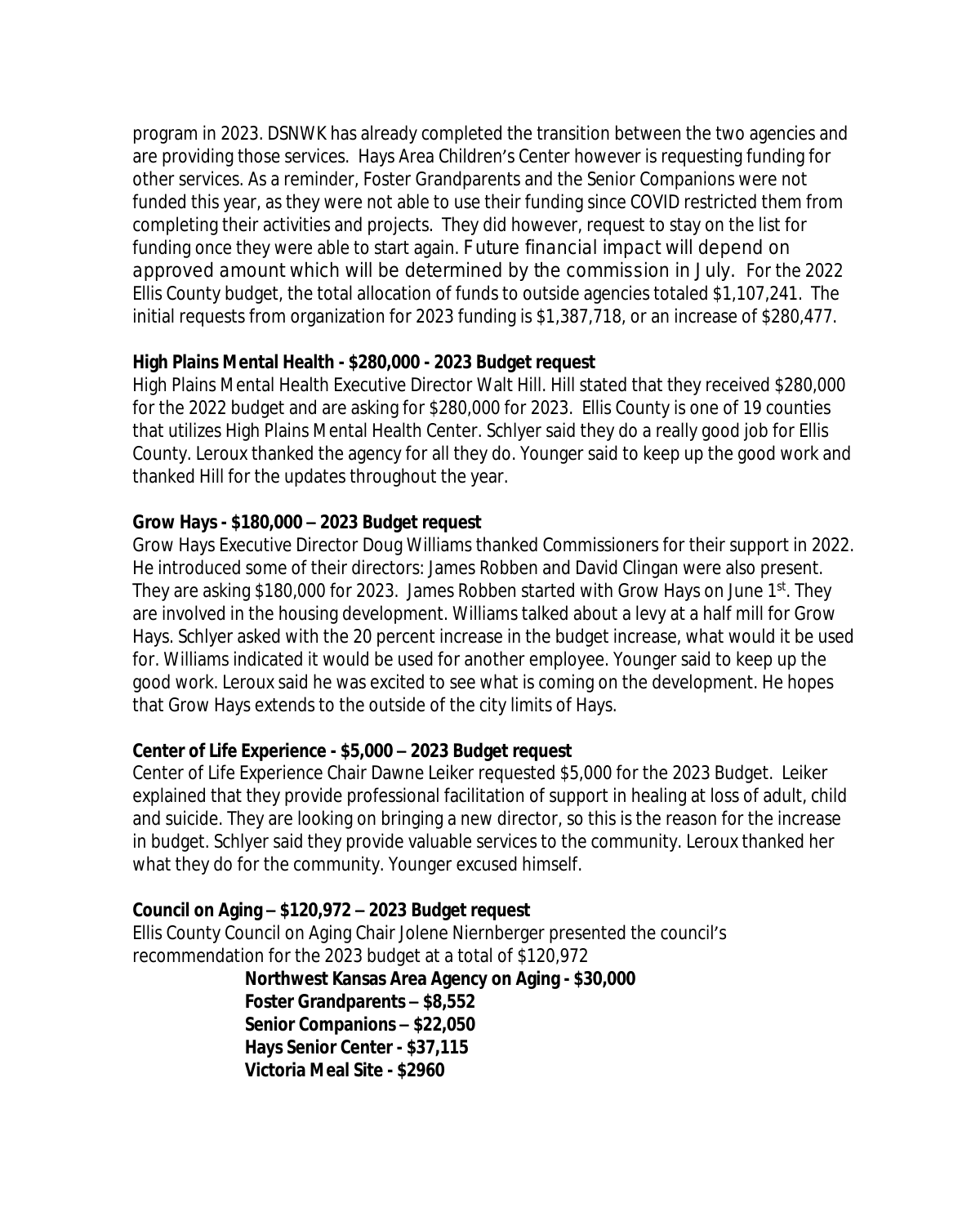### **Ellis Nutrition Center - \$20,295**

#### **Humane Society - \$2,600 – 2023 Budget request**

Humane Society representative Jessica Frieb requested \$2,600 for their 2023 budget. Schlyer noted that food costs have gone up and the same for the Humane Society. Schlyer asked if they just keep the animals until they are adopted. They do as they are a no-kill shelter. They get all their shots before they are adopted. Younger thanked them for their services.

### **Kansas Big Brothers and Big Sisters - \$5,000 – 2023 Budget request**

Kanas Big Brothers and Big Sisters Area Director Jenny Bates is requesting \$5,000. They are a new agency in requesting funding. They serve children from the ages 5-17. They find people in the community to partner to help these children. They currently have 150 kids being served and matched with volunteers. Their office consists of 5 staff members. They have 38 children waiting. Since 2019 they have seen growth. Schlyer asked what made them chose this year to ask for budget. She said they have seen a growth and they have added on an additional staff member and need additional funding. Leroux commented that mentorship is very important. Younger thanked her for what the organization does.

### **Heartland Community Foundation - \$5,000– 2023 Budget request**

Heartland Community Foundation Executive Director Sarah Meitner requested \$5,000 for the 2023 Budget. They would again need the 2023 Budget funding in February for this match. Schlyer said it is a very good program. He said the money goes right back into the community. Younger said it is great what she does for the Community. He did ask that she give an update during the year. Leroux thanked her and asked if she could give an update throughout the year.

#### **DSNWK – Developmental Services of Northwest Kansas - \$250,000 – 2023 Budget request**

Developmental Services of Northwest Kansas President/CEO Gerard Michaud asked for \$250,000 for the 2023 budget. They are celebrating 55 years. He thanked the Commission for their prior support. The low unemployment rate is still affecting them in their staffing. They provided services for 160 individuals. The lion share of services is in Ellis County. Schlyer said the services that are provided are needed for the community. Leroux and Younger agreed. Younger thanked them for visiting them throughout the year.

#### **DSNWK (ACCESS Transportation) - \$50,000 – 2022 Budget request**

Michaud introduced Wade Kruse with ACCESS Transportation. Public transportation is provided for the City of Hays and Ellis County. The County and City of Hays help with funding the local match from the Kansas Department of Transportation (KDOT) and Federal Transportation Authority (FTA). They are asking for \$50,000 for their 2023 budget which is the same amount as last. They are going to be raising their rates. Since the mask mandate has dropped, they are seeing an increase in rides. Schlyer asked if the cost of fuel is impacting their services. Kruse said it is but they are getting more money from the State to off-set that. Younger thanked them for the services. Leroux thanked them for the feedback throughout the year and said they are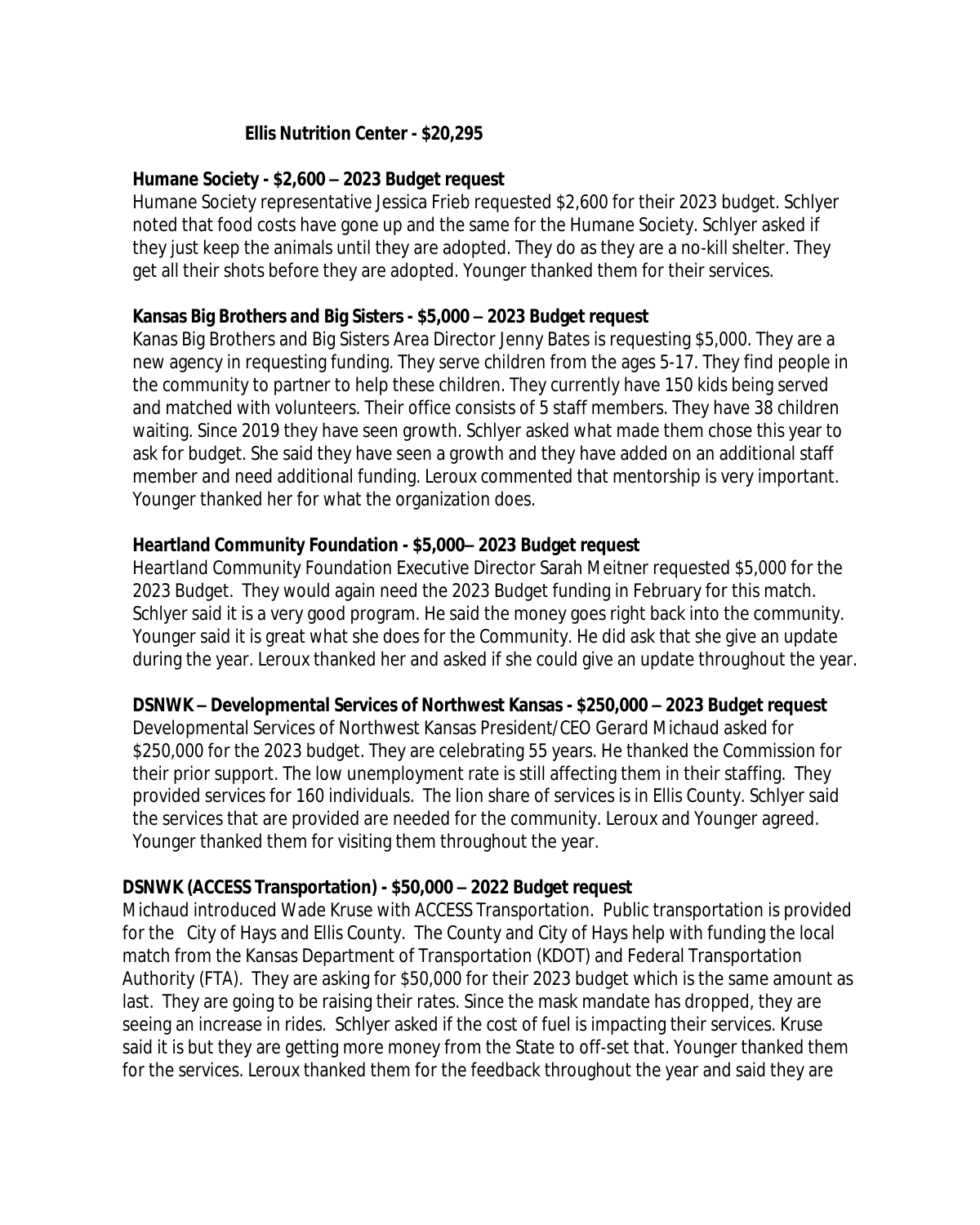very important to the community.

## **DSNWK (Kid-Link Tiny K Program) - \$120,000 – 2023 Budget request**

Sara Bates presented to the Commissioner the Tiny K Program budget request. This has been supported in the past by Ellis County and now the State has asked DSNWK to take on these services. They are asking for \$120,000 which is the same amount as last year. Schlyer asked how many children are being serviced. She indicated there are approximately 120 children using the service. He asked what happens when a child turns four; she said they go to Part B of these services. Leroux and Younger thanked her for her services.

## **Hays Area Children's Center - \$120,000 – 2023 Budget request**

Hays Area Children's Center President Doug Ford discussed the Hays Area Children's Center 2023 Budget request of \$120,000. He thanked them for their prior support. This funding would help support the Infant-Toddler Special Services with disabilities from birth to three years of age. Schlyer said this is a very valuable service. Younger and Leroux agreed.

### **Ellis County Historical Society - \$150,000 – 2023 Budget request**

Interim Director Amanda Rupp said she was glad that they have been here every two months for updates since they have accomplished so much in the last year. They have been reorganizing and getting active and visible to the community. There were a lot of volunteers in the audience. She said they have gained momentum and hate to see it stop. The project in Victoria could have great gains for them. They have a revenue stream with fundraising events and membership/sponsorship drives. They are going to save the brick church building and stay a part of downtown. She is very proud to say they ended in the black for the first time in many years. They are about \$12,000 ahead. She feels they have outlined why they need the \$150,000 for budget money. Schlyer said he was very skeptical last year. He said they have done a great job since then. He said they are asking for a substantial increase. He asked if it would be use for operation costs. Rupp said it would. She feels they have proven themselves with what they have accomplished in a year. Leroux said they have made incredible progress since last year. He would like to see the building in Victoria work out. Younger thanked them for visiting them throughout the year. He thanked the volunteers in the audience.

## **Ellis County Conservation District - \$61,896 in General Funds and \$10,750 for the Ellis County Cost Share Program at a total of \$72,646 – 2023 Budget request**

District Manager Linda O'Neil introduced Allen Roth, Board Chair, Bret Schmidt, Treasurer and Ray Gonzales the SDC management unit. They discussed their program and requested \$61,896 in General Fund and \$10,750 for the Cost Share Program. Their total request is \$72,646 which is the same as last year. Schlyer had no questions and said it is easy to see the conservation practices being utilized. Younger said he has used it and knows multiple people that have. He asked they come visit us throughout the year. Leroux asked that they come in and visit them throughout the year for updates.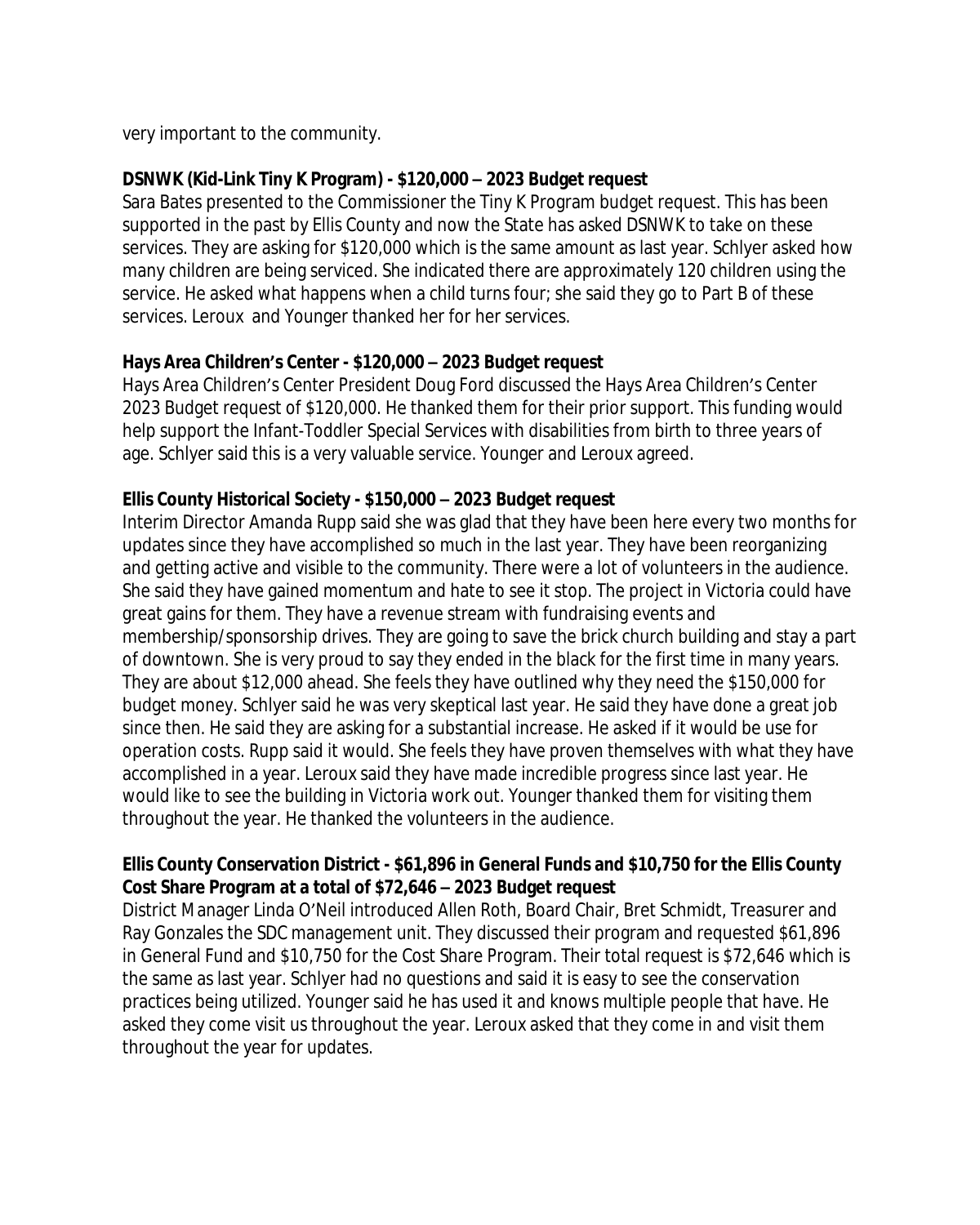### **Western Kansas Child Advocacy - \$10,000 – 2023 Budget request**

Western Kansas Child Advocacy Center Developmental Executive Director Layla Mumgaard is asking for \$10,000 for their budget request. Their request last year was \$5000. The Western Kansas Child Advocacy Center is a safe, child-friendly setting for children to talk with caring adults. There is never a charge for these services. County Attorney Robert Anderson told the commissioners that he was there in support of the Center. He said this group is very important to the community as well as the work that he does. Schlyer asked why the increase in budget. She said the number of services for Ellis County is one of the highest. They lost \$177,000 in funding. They need this additional money to keep providing services. Leroux had no questions. Thanked her for the services they provide for the children that are very vulnerable. Younger echoed Leroux's comments.

### **Options Domestic & Sexual Violent Services - \$10,000 – 2023 Budget request**

Options Domestic & Sexual Violent Services Executive Director Jennifer Hecker is asking for \$10,000 for their 2023 budget. Their headquarters are in Ellis County. They are asking for a 100% increase. Their shelter is operating at 50% of capacity. This was just increased a few months ago from 25%. They are putting people in hotels because of this. Ellis County residents use about 80-90% of their services. Schlyer asked when they would be able to go back to 100% in their shelter. They are working with Ellis County Health Department. She is it is very costly to not utilize them. She hopes by the end of the year they could be back at 100% by the end of the year. Younger said this explains why they budget is doubled. He said they would appreciate a visit throughout the year. Leroux thanked her for her services and for the explanation for the need of the increase in the budget.

## **Ellis Alliance Association -**

There was nobody in attendance to present their budget.

## **CASA of the High Plains - \$4,750 – 2023 Budget request**

CASA of the High Plains Executive Director Kristen Osborne discussed the CASA Program where the Court appoints a CASA volunteer to a child in the court system. They are requesting \$4,750 for 2023. Schlyer said they provide a valuable service to the community. He would like to continue to support their agency. Leroux said they aren't asking for any increase and that is appreciated. Younger echoed what Leroux said but asked if they could come in throughout the year to give them an update.

## **COUNTY ADMINISTRATOR REPORT – INTERIM COUNTY ADMINISTRATOR DARIN MYERS**

County Administrator Darin Myers had not report.

## **COUNTY COMMISSION REPORTS**

Younger attended the Grow Hays meeting. Leroux attended the Grow Hays meeting; and helped with the Job Fair at Big Creek Crossing today. He said it was not a big turnout. Schlyer had no report.